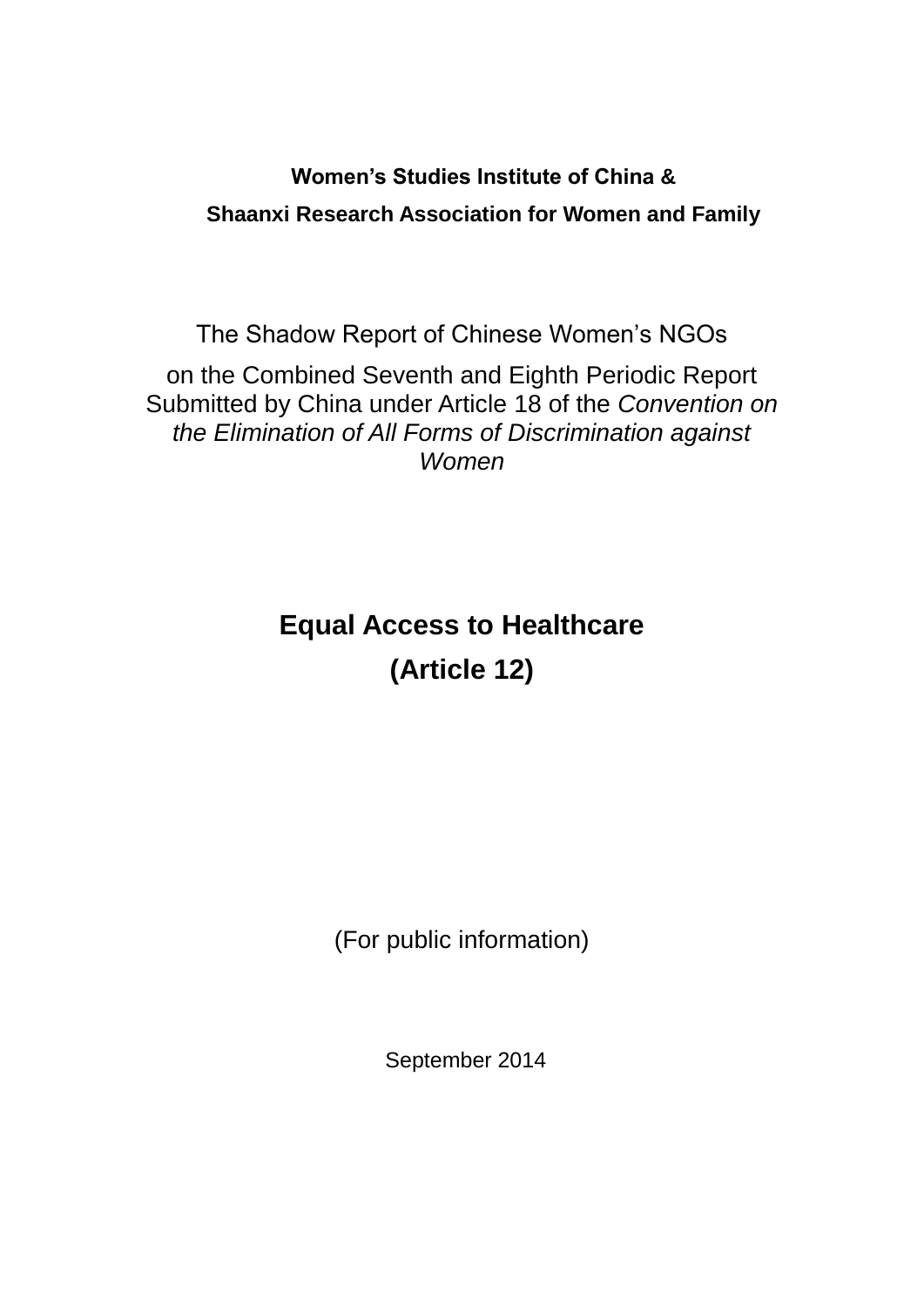### **Equal Access to Healthcare (Article 12)**

**Women's Studies Institute of China**

#### **Shaanxi Research Association for Women and Family**

#### **I. Efforts and Progress**

**Government authorities have taken a series of measures to equalize healthcare services and improve women's health.** For instance, the Ministry of Health, the NWCCW and other departments jointly launched the Chinese Women's Health Initiative; and the relevant government departments urged by the ACWF carried out checks on "two cancers" (breast cancer and cervical cancer) for rural women and provided funds to address treatment costs for poor women. To reduce maternal and neonatal mortality, as of 2008, the Chinese government extended the project for the reduction of maternal mortality and the elimination of neonatal tetanus to 1,200 counties in central and western China, under which more than 2 billion Yuan was invested in total by the central and local governments. In 2003, the "Mother Health Express" program, co-sponsored by the ACWF and the NWCCW and hosted by the China Women's Development Foundation, started to provide medical assistance to women of childbearing age and during maternal period as well as infants in poor areas. By the end of 2013, 2,023 vehicles had been dispatched under the program, covering 30 provinces (autonomous regions and municipalities). Face-to-face AIDS publicity and educational campaigns has been conducted since 2002, which has been fully rolled out across the demonstration sites of AIDS prevention and control in 31 provincial-level jurisdictions.

**Supported by the Government, non-governmental organizations have made active trials in both theory and practice regarding women's health rights and interests.** The China Family Planning Association has targeted the youth in universities, colleges, secondary and high schools as well as migrant adolescents nationwide, to carry out assorted STD and HIV/AIDS prevention and control programs mainly in the form of peer education. In May 2009, the China Women's Development Foundation officially launched the Chinese Women's Health Care Fund to provide women with health education. The Maternal and Child Health Care of China Association followed the core principle of One Law and Two Outlines, assisting the Government to improve the service quality and profession management of the sector. The Chinese Medical Doctor Association launched the Project for Chinese Women's Health Promotion in December 2006 to enhance Chinese women's health well-being; Yunnan Health and Development Research Society conducted a series of women-centered reproductive health programs; and Shaanxi launched a women's health school scheme; Besides, the Maple Women's Psychological Counseling Center Beijing, the Anti-Domestic Violence Network, the Beijing Zhongze Women's Legal Consulting Services Center, the Home of Female Migrant Workers and other NGOs also play to their strengths, providing hotline counseling and related studies and interventions in line with policy advocacy, enriching the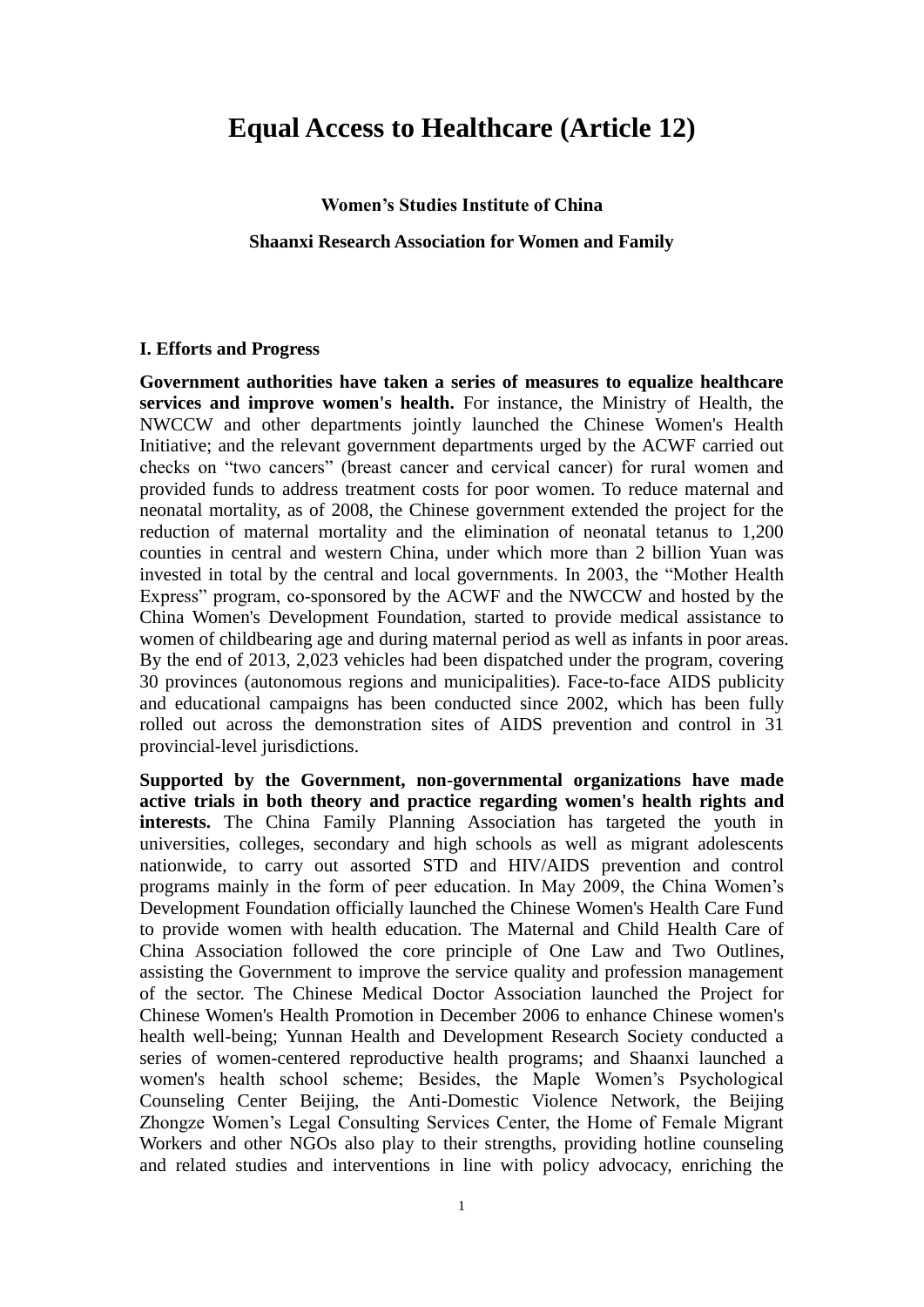content and enlarging the coverage of women's health services.

#### **II. Gaps and Challenges**

**Rural women are still lagging behind urban women in utilizing the health and healthcare services, and migrant women's access to health services whittled down.** In 2011, the maternal mortality rate in eastern, central and western China respectively reached 18.6, 22.5 and 39.6 persons in every 100,000 people, suggesting more than two times difference between east and west. 43.4% of rural women in central and western areas have not received any gynecological examination during the past three years, respectively 25.6 and 4.3 percentage points higher than that of rural women in three municipalities of Beijing, Tianjin and Shanghai and the eastern regions.

**Service-providing skills and management of rural health care facilities cannot meet the growing demand for women's health care.** There is a severe shortage of funding for maternal and child health in rural areas. Since 2006, per capita health expenditure of rural residents has only accounted for about 1/4 of that of urban residents. Maternal and child health is especially troublesome in poor, remote mountainous and ethnic minority areas, with inadequate accessibility and utilization being outstanding concerns.

**Threat of some diseases to women's health has been worsened.** From 2005 to 2011, detection of gynecological diseases rose from 27.5% to 28.8%. Gynecological malignancies were in the constant rise, with cervical and breast cancer victims reaching 15.1 and 10.1 persons in every 100,000 people by 2010. Besides, the number of women infected with HIV / AIDS and STD was also increasing: in 2005 there were 36,614 reported cases, of which female victims accounted for 26.9%, compared to the 48,249 cases and 29.6% in 2010. Lack of sensitivity of the negative impacts of marketization, commercialization and globalization on Chinese women's health has exposed women to increased health risks, such as the climbing cesarean section rate, the falling breastfeeding rate, cosmetic and plastic surgery, menopausal hormone replacement therapy and so on. And women's health risks brought about by climate and environment changes are not fully considered from a gender-sensitive perspective, while studies on women's health policy have not been satisfactorily valued.

**There is a vacancy of effective regulatory measures for the enforcement of laws and policies in this regard.** Laws and regulations addressing maternal and child healthcare are not yet fully executed, adding the ineffective oversight, calling for the standardization and institutionalization of maternal and child health service as well as reproductive service. Technical services and practitioner permit systems also need to be improved on an ongoing basis, further cracking down upon unqualified medical practicing, illegal sonographic gender identification, illegal termination of pregnancy, illegal delivery and other violations.

#### **III. Suggestions in Response**

State laws and policies on women's health should be bettered. The gender perspective should be introduced into government health decisions to accelerate gender mainstreaming in the health sector. Efforts should be made to strengthen the enforcement and monitoring of laws and regulations on maternal and children health towards standardization and institutionalization. Urban and rural basic medical insurance and assistance systems should be consolidated, building up a system to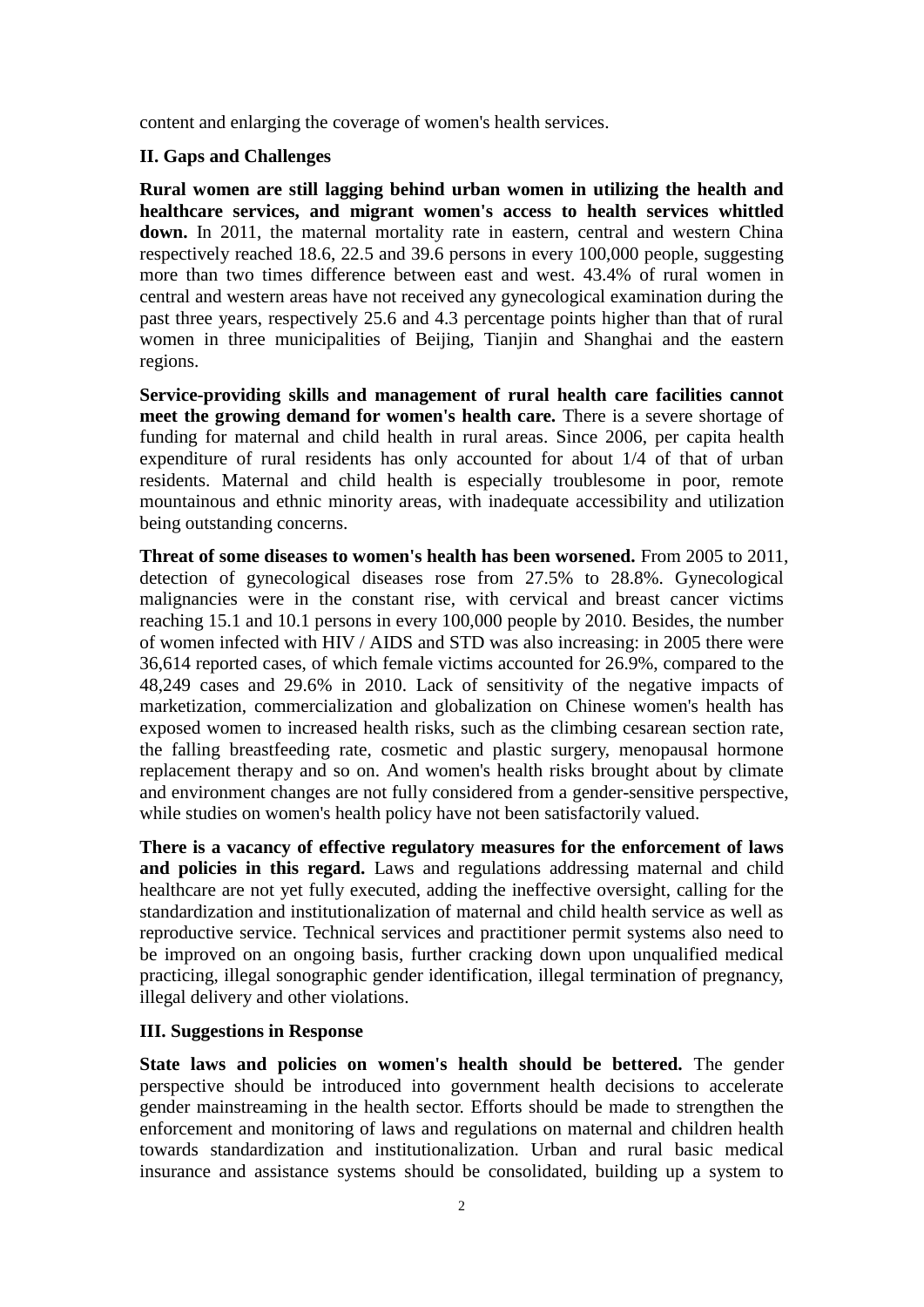ensure women, especially poor urban women and rural women, of full access to healthcare services with improved ability to resist disease exposures. The scope of reimbursement should be expanded under the new rural cooperative system and the basic medical insurance scheme.

**Measures and actions should be strengthened across all sectors concerned,** striving for a fundamental change in the health service-providing concepts and service models towards a people-oriented and care-centered way, offering women with adequate public health services. Women's health and family planning services should be standardized under a well-organized structure, endowing grassroots healthcare teams with service capacity, quality and efficiency. Attention should be paid to the demand of migrant women and other vulnerable women groups for maternity services, as well as the physical and mental health of women from different groups and at different life stages, meeting the health needs of both adolescent girls and elder women. Informed choice of contraception should be disseminated to increase the proportion of males assuming the contraceptive responsibility. Prevention and control should be intensified to curb MTCT of HIV, while health policy research and the collection and analysis of gender-disaggregated information need to be redoubled.

**Community mobilization and social publicity should be carried out to create a supportive environment for women's health protection.** It is essential to strengthen dissemination and education of maternal and infant healthcare laws and regulations, organize community health training for useful knowledge and behavioral habits of reproductive health, enhance women's awareness and ability of self-care, better community cultural development and media management, and promote advanced fertility culture and health concepts with respect for the social value of women and girls.